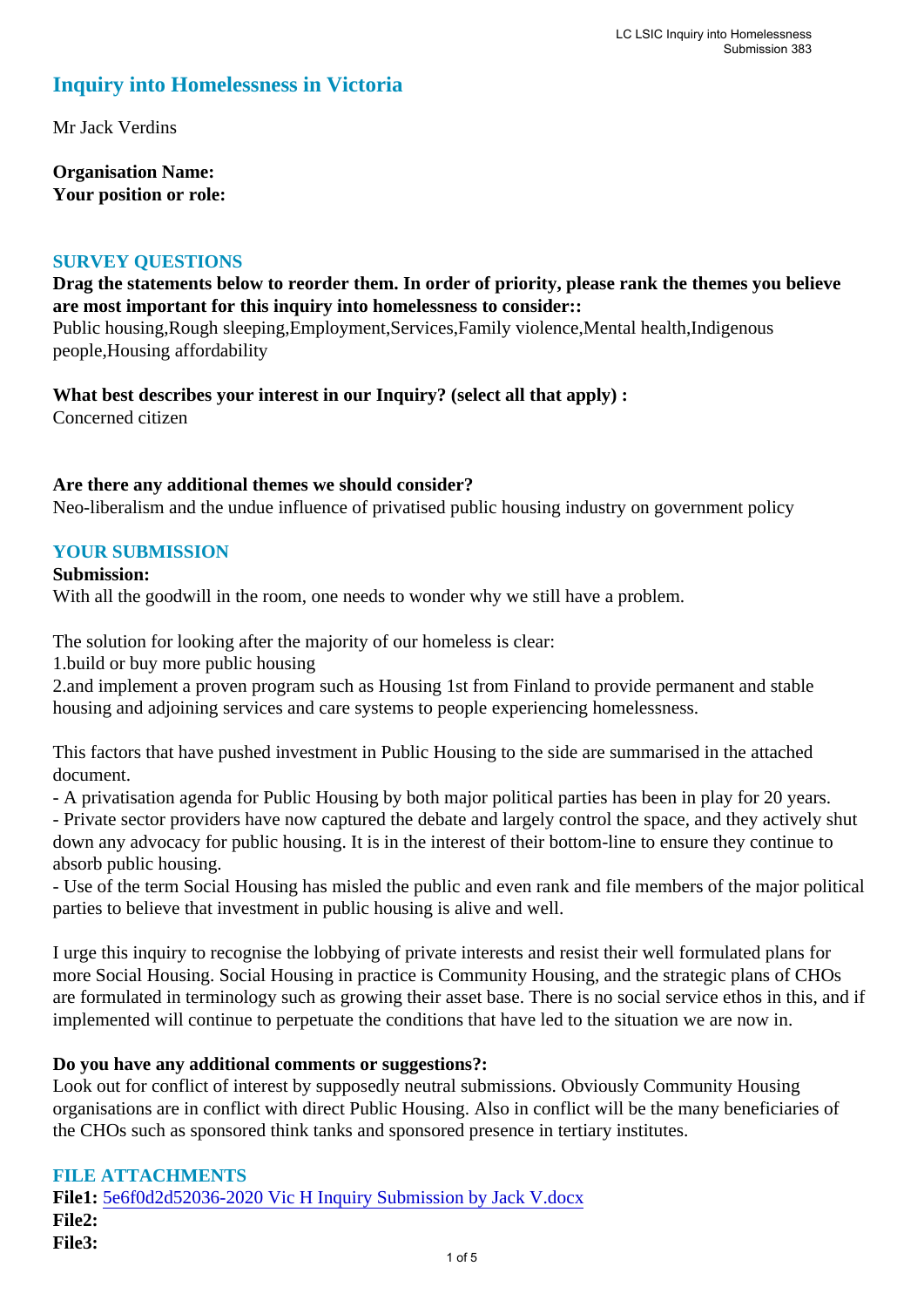**Signature:** Jack Verdins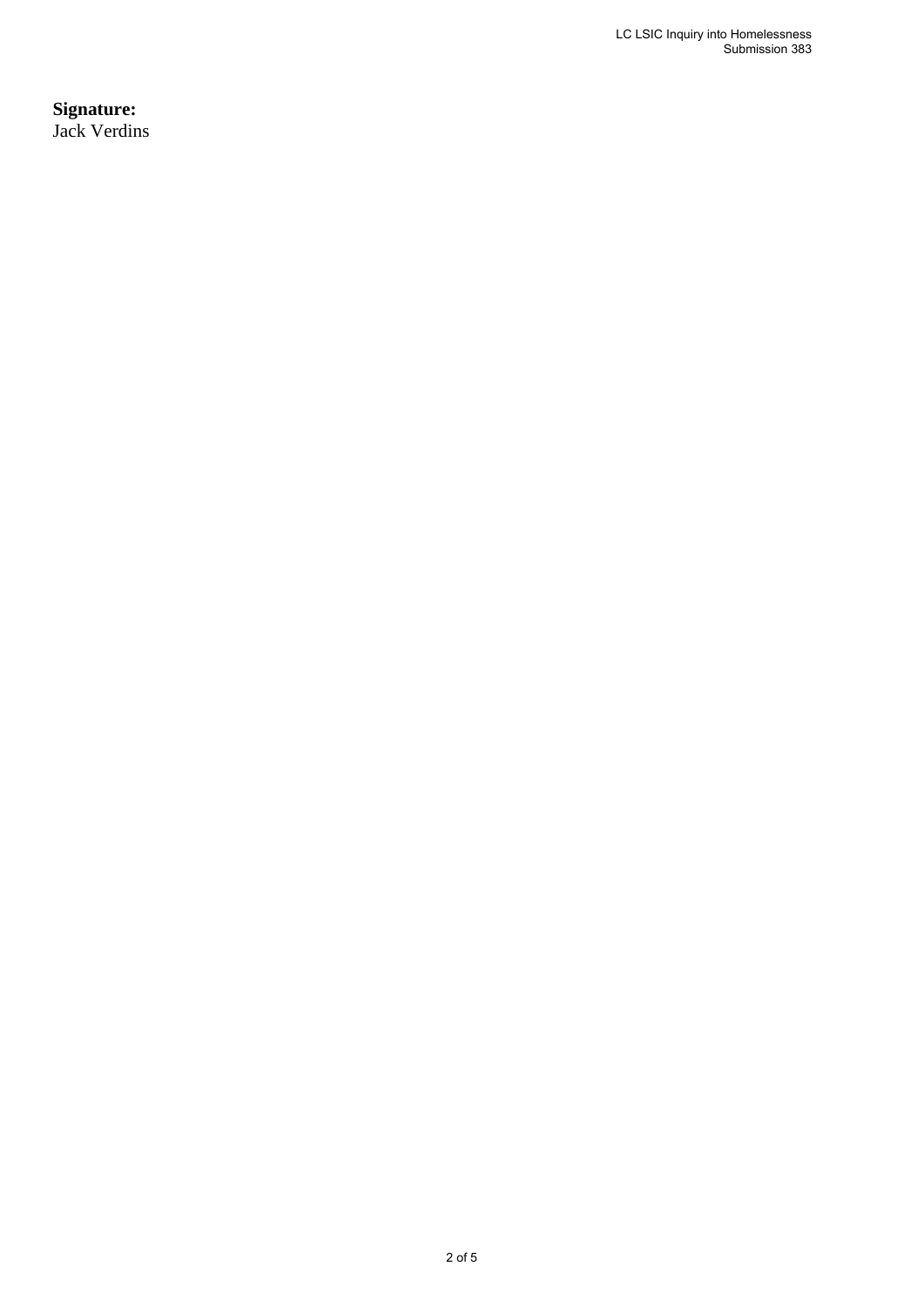

Most of the 25,000 homeless in this state are sleeping in their cars, "couch surfing" with friends, or doubling up in overcrowded accommodation. These people have done nothing to cause this but have been failed by our government. Being poor due to issues such as ill health, mental issues, family separation, and similar is not a choice!

Public Housing is meant to be the answer, but sadly there has been no new Public Housing development in Victoria for 20 years. With 84,000 people on the Public Housing waiting list – and growing daily by 125 - it is virtually impossible to get housing support except in emergencies.

The government has the strategy to privatise Public Housing and has succumbed to the well organised and funded lobbying of the Community Housing sector. All government support has gone to this sector via grants, rent "subsidies" and developer incentives. Sadly, the private businesses that make up the Community Housing sector rarely select tenants from the bottom 25% of the waiting list as they represent a "business risk" or do not have sufficient income. As such, the waiting list continues to grow and the most marginalised in our society continue to struggle to find shelter.

Unless there is a change in our social conscience, and funds are directed to the building and acquisition of new Public Housing then our "homelessness problem" will continue to get worse. Meanwhile the Victorian Government is planning to transfer 4,000 properties – and possibly more to Community Housing to satisfy its privatisation strategy, but only exacerbates the problem by reducing Public Housing stock.

Countries such as Finland with its Housing  $1<sup>st</sup>$  program have taken homelessness head-on and have made significant headway. We too can get there, but it will require a significant reversal of current government policy.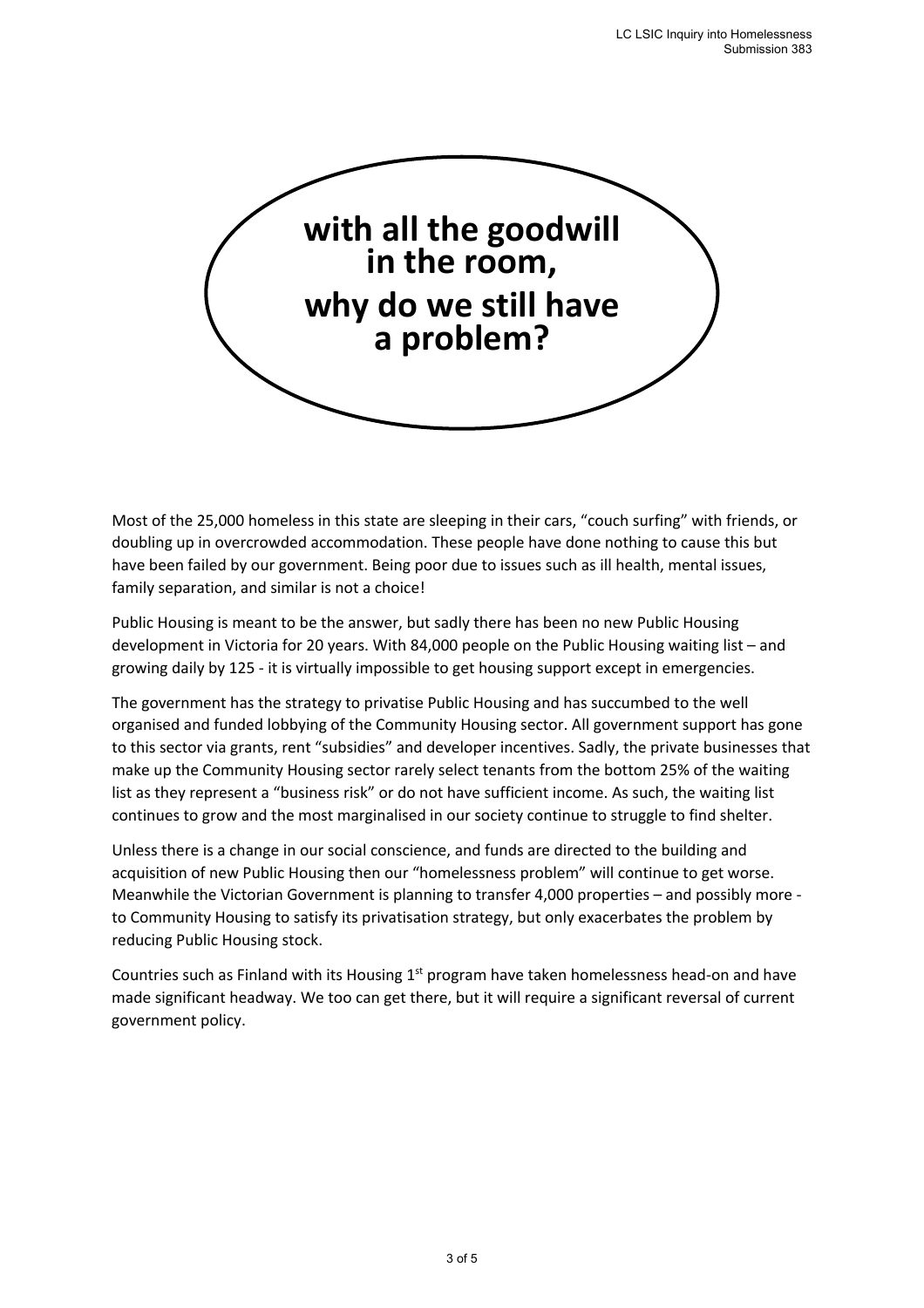# **Housing Continuum**

| <b>Crisis</b><br><b>Housing</b>                                                       | <b>Public Housing</b>                                  | <b>Community &amp;</b><br><b>Indigenous</b><br><b>Housing</b>                                                              | <b>Affordable</b><br><b>Housing</b> | <b>Assisted</b><br>Home<br><b>Ownership</b>           |  |
|---------------------------------------------------------------------------------------|--------------------------------------------------------|----------------------------------------------------------------------------------------------------------------------------|-------------------------------------|-------------------------------------------------------|--|
| Mostly private.<br>Many with roots<br>in religious<br>organisations<br>and charities. | Government owned and managed.<br>Rent at 25% of income | Private business.<br>Rent up to 30%<br>of income (or<br>negotiate over).<br>Plus direct to<br>landlord subsidy<br>via CRA. | <b>Below market</b><br>rental.      | Loans, subsidies<br>& other financial<br>instruments. |  |
|                                                                                       | <b>Household Income</b>                                |                                                                                                                            |                                     |                                                       |  |
|                                                                                       | <b>Very Low</b>                                        | Low                                                                                                                        |                                     | <b>Moderate</b>                                       |  |

**Public Housing** is owned and run by the government and charges only 25% of one's income.

In the past 20 years, the level of Public Housing stock has not increased. For someone to get an offer of permanent housing means that an existing tenant needs to leave or pass away. As a result, the waiting time for urgent applications is now 1-2 years and growing, and 6-7 years for those on low income.

**Community Housing** organisations are private businesses, and most cannot afford to take in those on the lowest income.

Officially they charge between 25% to 30% of income, however for tenants on moderate incomes, there is flexibility for community housing to adopt different approaches, such as basing rents on a discount to market rental.

Community Housing stock in Victoria grew from 11,700 in 2009 to 19,200 last year. This was helped with support in the Rudd GFC stimulus in 2009 through to the plethora of government housing "financing" schemes in play today.

**Social Housing** is an artificial umbrella construct for two unlike segments in Public and Community Housing. In practice, the term Social Housing has been used to imply that Pubic Housing is involved in an announcement or policy when it is not. Rather cynically, when Public Housing is involved in an announcement, it is explicitly called out by the same people.

**Community and Social Housing** announcements and policies have misled the general public and even the rank and file of the major political organisations to believe that there is focus and activity to increase and improve Public Housing. This is a deliberate ploy to siphon all funding and support away from Public Housing and enrich the private sector businesses.

**Affordable housing** is directed at those just short of being able to pay market rates for rental. As such it is not relevant to this inquiry.